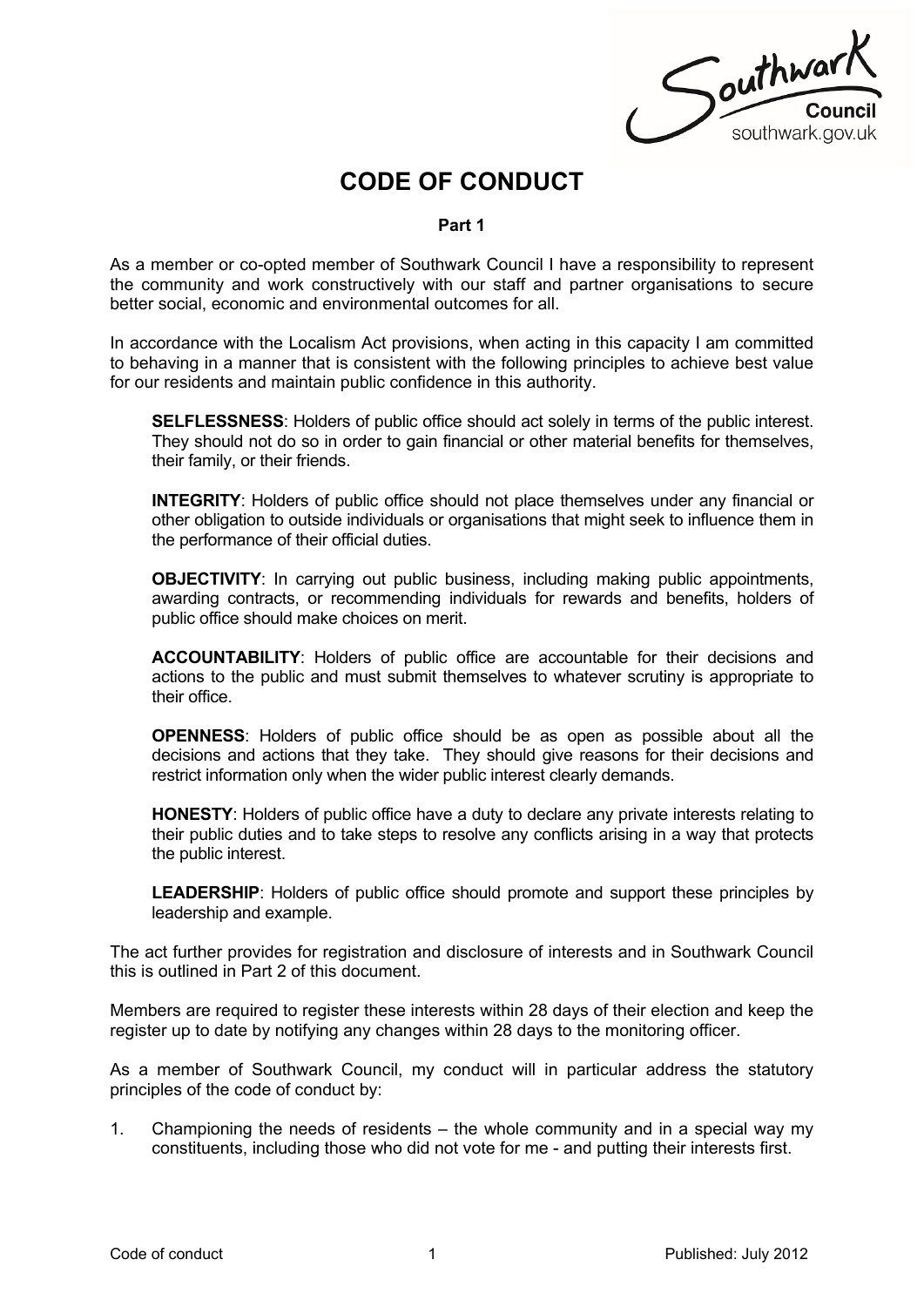- 2. Dealing with representations or enquiries from residents, members of our communities and visitors fairly, appropriately and impartially.
- 3. Not allowing other pressures, including the financial interests of myself or others connected to me, to deter me from pursuing constituents' casework, the interests of the Southwark Council or the good governance of the authority in a proper manner.
- 4. Exercising independent judgement and not compromising my position by placing myself under obligations to outside individuals or organisations who might seek to influence the way I perform my duties as a member/co-opted member of this authority.
- 5. Listening to the interests of all parties, including relevant advice from statutory and other professional officers, taking all relevant information into consideration, remaining objective and making decisions on merit.
- 6. Being accountable for my decisions and co-operating when scrutinised internally and externally, including by local residents.
- 7. Contributing to making this authority's decision-making processes as open and transparent as possible to enable residents to understand the reasoning behind those decisions and to be informed when holding me and other members to account but restricting access to information when the wider public interest or the law requires it
- 8. Behaving in accordance with all our legal obligations, alongside any requirements contained within this authority's policies, protocols and procedures, including on the use of the authority's resources.
- 9. Valuing my colleagues and staff and engaging with them in an appropriate manner and one that underpins the mutual respect between us that is essential to good local government.
- 10. Always treating people with respect, including the organisations and public I engage with and those I work alongside.
- 11. Providing leadership through behaving in accordance with these principles when championing the interests of the community with other organisations as well as within this authority.
- 12. Assist in any investigation concerning possible breach of this code.